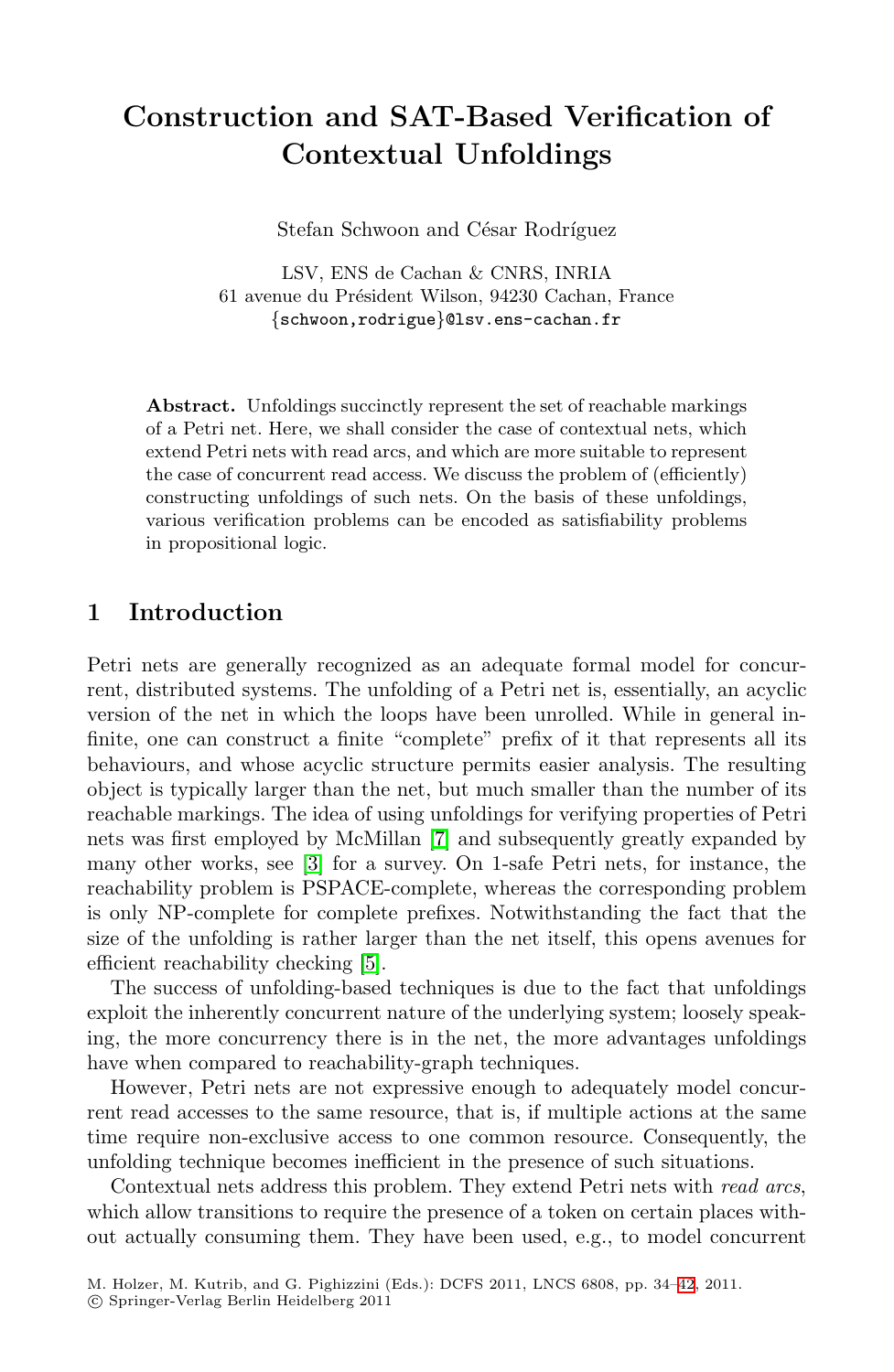database access [\[9\]](#page-8-2), concurrent constraint programs [\[8\]](#page-8-3), priorities [\[6\]](#page-8-4), and asynchronous circuits [\[12\]](#page-8-5). Modelling using read arcs allows unfolding-based techniques to take advantage of concurrency in the model, resulting in unfoldings that are up to exponentially smaller in the presence of multiple readers.

This advantage comes at a price: read arcs introduce a phenomenon known as *asymmetric conflict*, meaning that an event e may not be necessary for another event  $e'$  to happen, but if both  $e$  and  $e'$  happen, then  $e$  must happen first. (This phenomenon is absent in the Petri net case.) Asymmetric conflicts complicate the theoretical foundations by no small amount, which explains why contextual unfolding techniques were slow to be developed. A first approach by Vogler, Semenov, and Yakovlev proposed an unfolding procedure for a restricted subclass [\[12\]](#page-8-5). Winkowski proposed a general but non-constructive procedure [\[13\]](#page-8-6). A constructive, general solution was finally given in [\[2\]](#page-7-2), and steps towards a concrete implementation were undertaken in [\[1\]](#page-7-3) and more recently in [\[11\]](#page-8-7), resulting in the tool Cunf [\[10\]](#page-8-8).

Experiments in [\[11\]](#page-8-7) show that contextual unfoldings are not only more succinct but can generally be constructed more quickly then Petri unfoldings. Moreover, as we shall see, the reachability problem remains in NP, and we shall discuss an encoding of this and related problems in SAT.

The rest of the paper is structured as follows. In Section [2](#page-1-0) we define contextual nets and their unfoldings. In Section [3](#page-4-0) we summarize the salient points about their construction, and in Section [4,](#page-5-0) we discuss SAT-based approaches to some verification problems.

### <span id="page-1-0"></span>**2 Contextual Nets and Their Unfoldings**

In this section, we introduce contextual nets and their unfoldings. We also discuss an example showing the greater succinctness of contextual unfoldings when compared to normal unfoldings. A more expanded treatment of the subject can be found, e.g., in  $[2]$  or  $[11]$ .

#### **2.1 Contextual Nets**

A *contextual net (c-net)* is a tuple  $N = \langle P, T, F, C, m_0 \rangle$ , where P and T are disjoint sets of *places* and *transitions*,  $F \subseteq (P \times T) \cup (T \times P)$  is the *flow relation*, and  $C \subseteq P \times T$  is the *context relation*. A pair  $(p, t) \in C$  is called *read arc*. Any function  $m: P \to \mathbb{N}$  is called a *marking*, and  $m_0$  is the *initial marking*. A *Petri net* is a c-net without any read arcs.

For  $x \in P \cup T$ , we call  $\bullet x := \{ y \in P \cup T \mid (y, x) \in F \}$  the *preset* of x, and  $x^{\bullet} := \{ y \in P \cup T \mid (x, y) \in F \}$  the *postset* of x. The *context* of a place p is defined as  $p := \{ t \in T \mid (p,t) \in C \}$ , and the context of a transition t as  $\underline{t}:=\{p\in P\mid (p,\overline{t})\in C\}.$  These notions are extended to sets in the usual fashion.

A marking m is n-safe if  $m(p) \leq n$  for all  $p \in P$ . A set  $A \subseteq T$  of transitions is *enabled* at a marking m if for all  $p \in P$ ,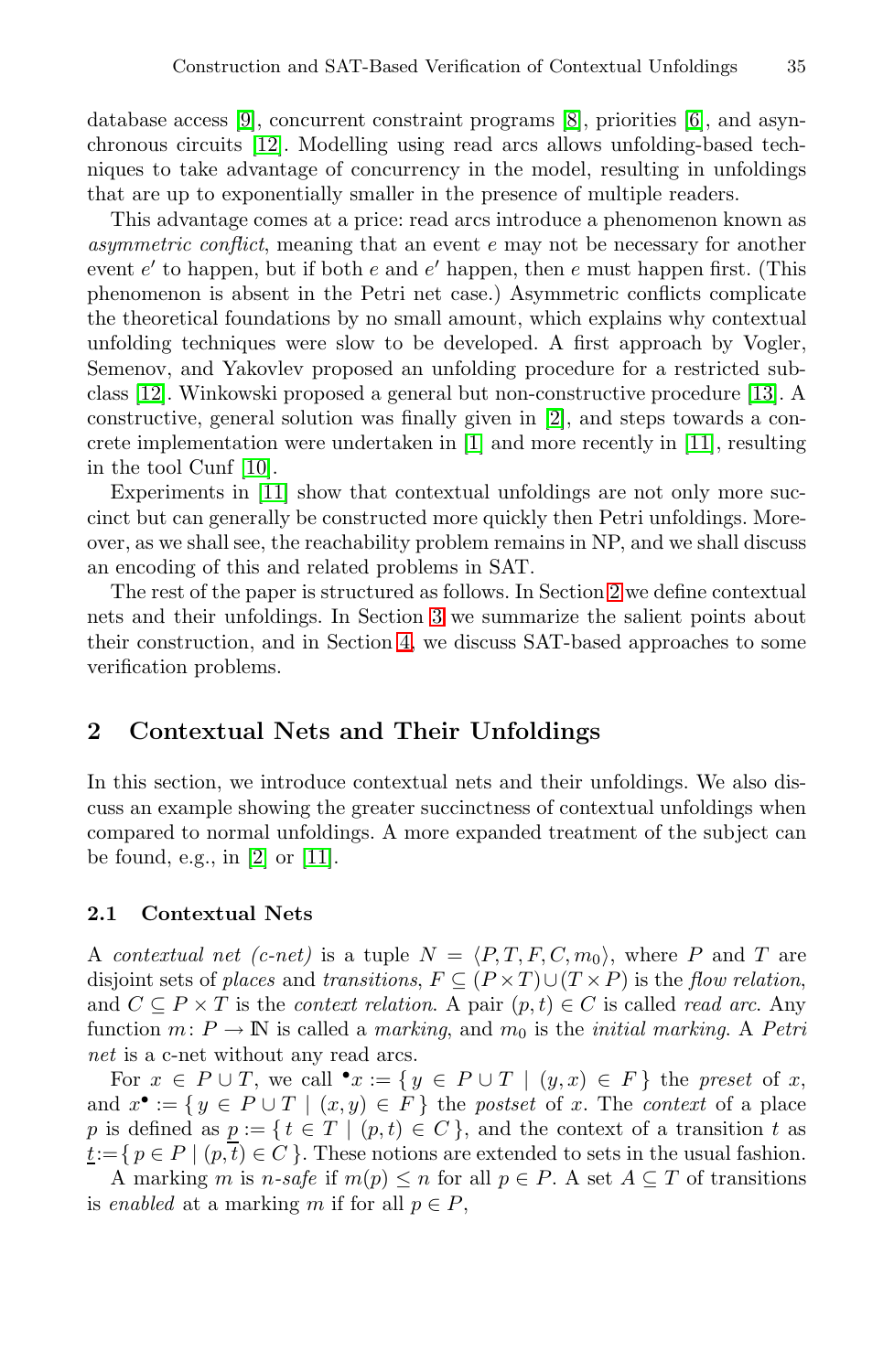$$
m(p) \ge |p^{\bullet} \cap A| + \begin{cases} 1 & \text{if } \underline{p} \cap A \neq \emptyset \\ 0 & \text{otherwise} \end{cases}
$$

Such A may *fire*, leading to a new marking m', where  $m'(p) = m(p) - |p^{\bullet} \cap A| +$ | $\bullet$ *p* ∩ *A*| for all *p* ∈ *P*. We call  $\langle m, A, m' \rangle$  a *step* of *N*.

A finite sequence of transitions  $\sigma = t_1 \dots t_n \in T^*$  is a *run* if there exist markings  $m_1, \ldots, m_n$  such that  $\langle m_{i-1}, \{t_i\}, m_i \rangle$  is a step for  $1 \le i \le n$ , and  $m_0$ is the initial marking of N; if such a run exists, m*<sup>n</sup>* is said to be *reachable*. A c-net N is said to be *n*-safe if every reachable marking of N is *n*-safe.



<span id="page-2-0"></span>Fig. 1. (a) A 1-safe c-net; (b) One of its unfolding prefixes (right)

Fig. [1](#page-2-0) (a) depicts a 1-safe c-net. Read arcs are drawn as undirected lines. For  $t_2$ , we have  $\{p_1\} = \bullet t_2$ ,  $\{p_3\} = \underline{t_2}$  and  $\{p_4\} = t_2^{\bullet}$ .

In this treatment, we restrict our interest to finite 1-safe c-nets and treat markings as sets of places. Notice, however, that the general theory of contextual unfolding developed in [\[2\]](#page-7-2) extends to semi-weighted nets.

#### **2.2 Unfoldings**

<span id="page-2-1"></span>Let  $N = \langle P, T, F, C, m_0 \rangle$  be a c-net. Intuitively, the unfolding of N is a 1-safe acyclic c-net where loops of N are "unrolled".

**Definition 1.** The unfolding of N, written  $U_N$ , is a c-net  $(B, E, G, D, \hat{m}_0)$ *equipped with a mapping*  $f : (B \cup E) \rightarrow (P \cup T)$ *, which we extend to sets and sequences in the usual way. We call the elements of* B conditions*, and those of* E events*;* f *maps conditions to places and events to transitions.*

*Conditions will take the form*  $\langle p, e' \rangle$ *, where*  $p \in P$  *and*  $e' \in E \cup \{\perp\}$ *, and events will take the form*  $\langle t, M \rangle$ , where  $t \in T$  and  $M \subseteq B$ . We shall assume  $f(\langle p, e' \rangle) = p$  and  $f(\langle t, M \rangle) = t$ , respectively. A set M of conditions is called concurrent *iff*  $U_N$  *has a reachable marking*  $M'$  *s.t.*  $M' \supseteq M$ .

 $U_N$  *is the smallest net containing the following elements:*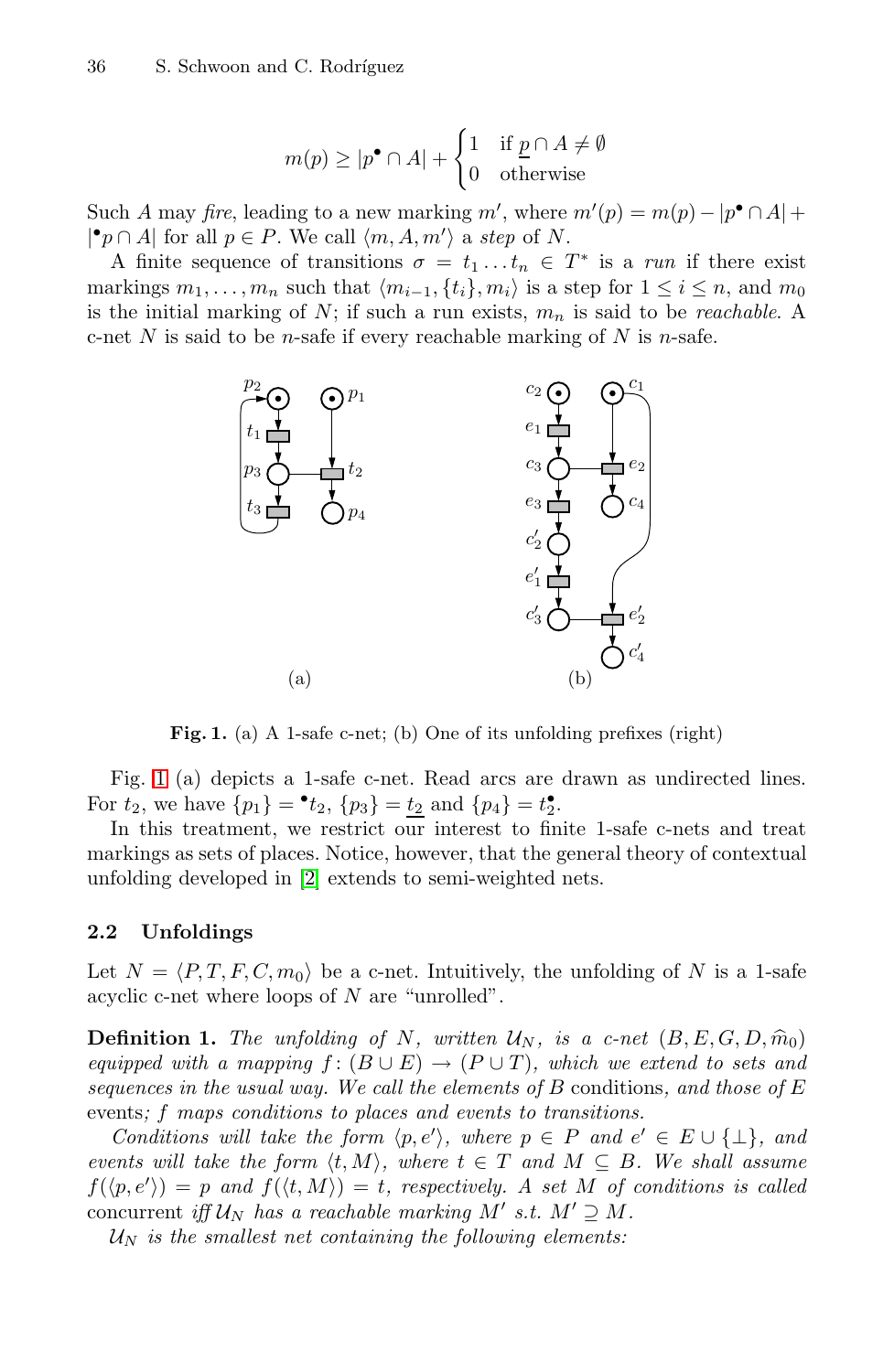- $-$  *if*  $p \in m_0$ , then  $\langle p, \perp \rangle \in B$  and  $\langle p, \perp \rangle \in \hat{m}_0$ ;<br>  $-$  for any  $t \in T$  and disjoint pair of sets M.
- **–** *for any* t ∈ T *and disjoint pair of sets* M1, M<sup>2</sup> ⊆ B *such that* M<sup>1</sup> ∪ M<sup>2</sup> *is concurrent,*  $f(M_1) = \cdot t$ ,  $f(M_2) = \underline{t}$ , we have  $e := \langle t, M_1 \cup M_2 \rangle \in E$ , and for *all*  $p \in t^{\bullet}$ , we have  $\langle p, e \rangle \in B$ . Moreover, G and D are such that  $\bullet e = M_1$ ,  $\underline{e} = M_2$ *, and*  $e^{\bullet} = \{ \langle p, e \rangle \mid p \in t^{\bullet} \}$ *.*

For example, Fig. [1](#page-2-0) (b) shows the beginning of the unfolding of the c-net from Fig. [1](#page-2-0) (a). In general, unfoldings are infinite. We shall study finite portions of them that contain all information about reachable markings:

**Definition 2.** Let x, y be nodes. We write  $x < y$  if either  $(x, y) \in G$ , or x, y *are events such that*  $x^{\bullet} \cap y \neq \emptyset$ , or  $(x, y)$  *is in the transitive closure of the first two cases. We define*  $[x] := \{ e \in E \mid e \leq x \}$  *as the set of causes of x. A set* X ⊆ E *is called* causally closed *if* [e] ⊆ X *for all* e ∈ X*. A* prefix *of* U*<sup>N</sup> is a net*  $\mathcal{P} = \langle B', E', G', D', \widehat{m}_0 \rangle$  such that  $E' \subseteq E$  is causally closed,  $B' = \widehat{m}_0 \cup (E')^{\bullet}$ ,<br>and  $G' \cup D'$  are the restrictions of  $G \cup D'$  to  $(B' \cup E')$ and  $G', D'$  are the restrictions of  $G, D$  to  $(B' \cup E')$ .

In Fig. [1](#page-2-0) (b), we have, e.g.,  $c_2 < e_1, e_1 < e_2$ , and  $c_2 < e_2$ . If  $e, e'$  are two events with  $e < e'$ , then e must occur before e' in any run that fires e'. A prefix is a causally-closed subnet of  $U_N$ . We are interested in prefixes that have the same markings as  $N$  itself, modulo  $f$ .

**Definition 3.** *A prefix* P *is called* complete *if for all markings* m*,* m *is reachable in* N *iff there exists a marking*  $\hat{m}$  *reachable in* P *such that*  $f(\hat{m}) = m$ *.* 

#### **2.3 Succintness of Contextual vs. Petri Net Unfoldings**

For Petri nets, there are methods of constructing complete finite prefixes that may be exponentially smaller than the reachability graph, and at worst no larger than it [\[4\]](#page-7-4). Here, we shall make another observation: the unfolding of a c-net may be exponentially more succinct than the unfolding of a Petri net that has the same set of reachable markings.

Consider the c-net N depicted in Fig. [2](#page-4-1) (a). The place  $p$  has two transitions  $b, c$  in its context. This models a situation where, e.g., two processes are read-accessing a common resource modelled by p. Notice that  ${b, c}$  can fire in N. Fig. [2](#page-4-1) (b) shows a Petri net  $N'$  in which read arcs have been replaced by read/write loops. Evidently,  $N'$  has the same set of reachable markings as  $N$ .

However,  $\{b, c\}$  cannot fire in N': the encoding step does not preserve the concurrency between b and c. As a result, the unfolding of  $N'$  enumerates both the sequence "first b, then c" and the inverse, whereas the unfolding of  $N$  is actually identical to  $N$  itself, see Fig. [3.](#page-4-2) One easily sees that if b and c were replaced by n transitions reading from  $p$ , the unfolding of  $N'$  would become exponentially larger than the one of N.

We note in passing that this blowup can be mitigated, but not completely avoided, by a less na¨ıve transformation into Petri nets provided by Vogler et al [\[12\]](#page-8-5).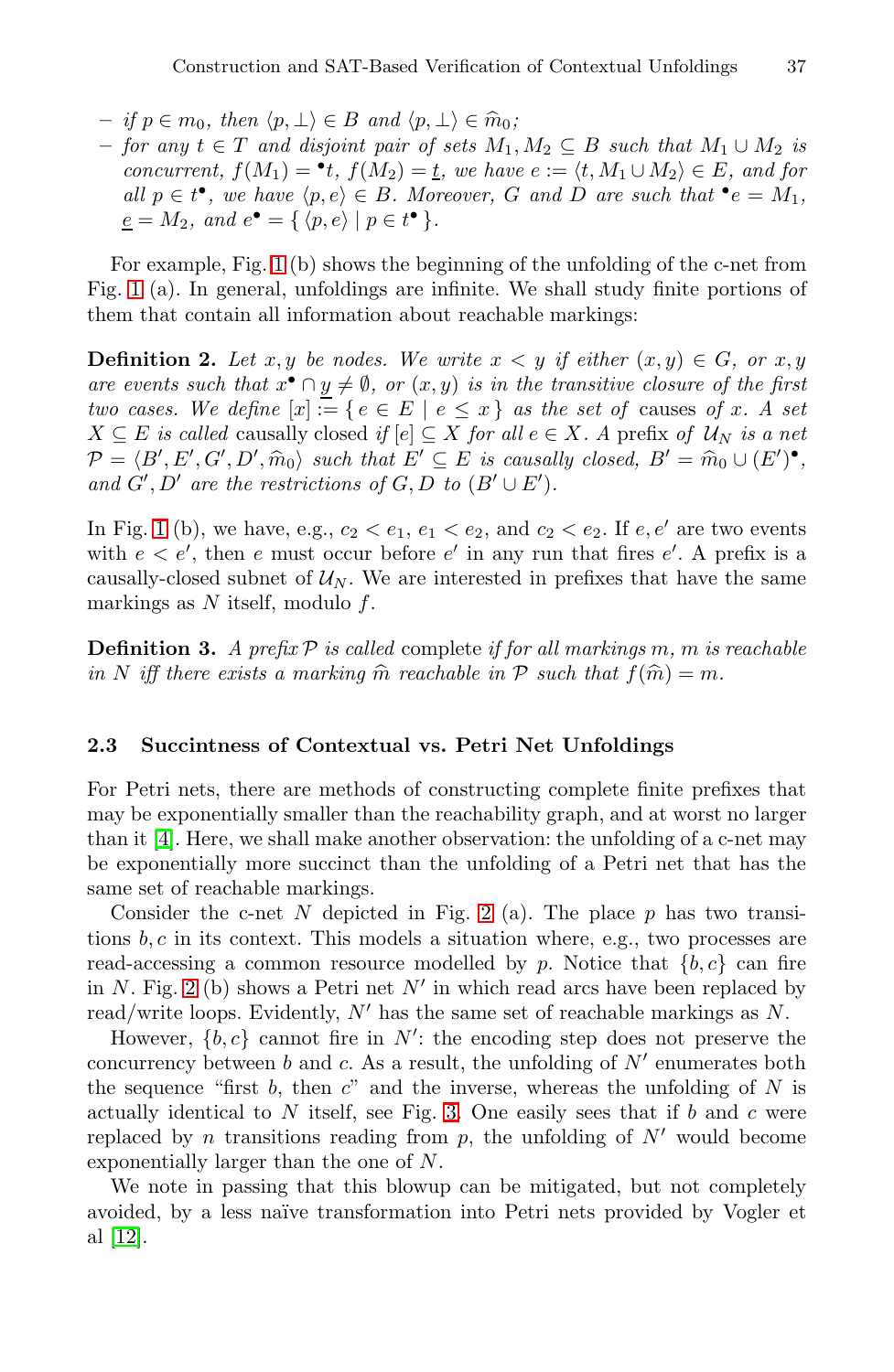

<span id="page-4-1"></span>**Fig. 2.** C-net *<sup>N</sup>* and Petri net *<sup>N</sup>*-



<span id="page-4-2"></span>**Fig. 3.** Unfoldings of  $N$  and  $N'$  from Fig. [2](#page-4-1)

#### <span id="page-4-0"></span>**3 Constructing Contextual Unfoldings**

We sketch the main ideas for the algorithms behind efficiently constructing complete finite unfolding prefixes. Again, an expanded treatment can be found in [\[2,](#page-7-2)[11\]](#page-8-7). Notice that Definition [7](#page-5-1) and Proposition [8](#page-5-2) follow a new and slightly more elegant approach than was put forward in [\[11\]](#page-8-7).

For the rest of the section, let us fix a 1-safe c-net  $N = \langle P, T, F, C, m_0 \rangle$  and its unfolding  $\mathcal{U}_N = \langle B, E, G, D, \hat{m}_0 \rangle$ . We first elaborate on the notion of asymmetric conflict that is characteristic for c-nats conflict that is characteristic for c-nets.

**Definition 4.** *Two events*  $e, e' \in E$  *are in* asymmetric conflict, written  $e \nearrow e'$ , *iff (i)*  $e < e'$ , or (ii)  $\underline{e} \cap \cdot e' \neq \emptyset$ , or (iii)  $e \neq e'$  and  $\cdot e \cap \cdot e' \neq \emptyset$ . For a set of *events*  $X \subseteq E$ *, we write*  $\sum_{X}$  *to denote the relation*  $\sum_{X} \cap X \times X$ *. A* configuration *of*  $U_N$  *is a finite, causally closed set of events* C *such that*  $\searrow$  *c is acyclic.* A history *of an event* e *is a configuration* H *such that*  $e'(\n\mathcal{N}_H)^*e$  for all  $e' \in H$ . *For a configuration* C *we define*  $\text{Cut}(\mathcal{C}) := (\widehat{m}_0 \cup \mathcal{C}^{\bullet}) \setminus {}^{\bullet} \mathcal{C}$ *, and its marking as its image through*  $f$ *:* Mark $(C)$  :=  $f$ (Cut $(C)$ ).

Asymmetric conflict can be thought of as a scheduling constraint: if both  $e, e'$ occur in a run, then  $e$  must occur first (in case (iii) this is vacuously the case, as  $e, e'$  cannot both occur). The notion of configuration captures sets of events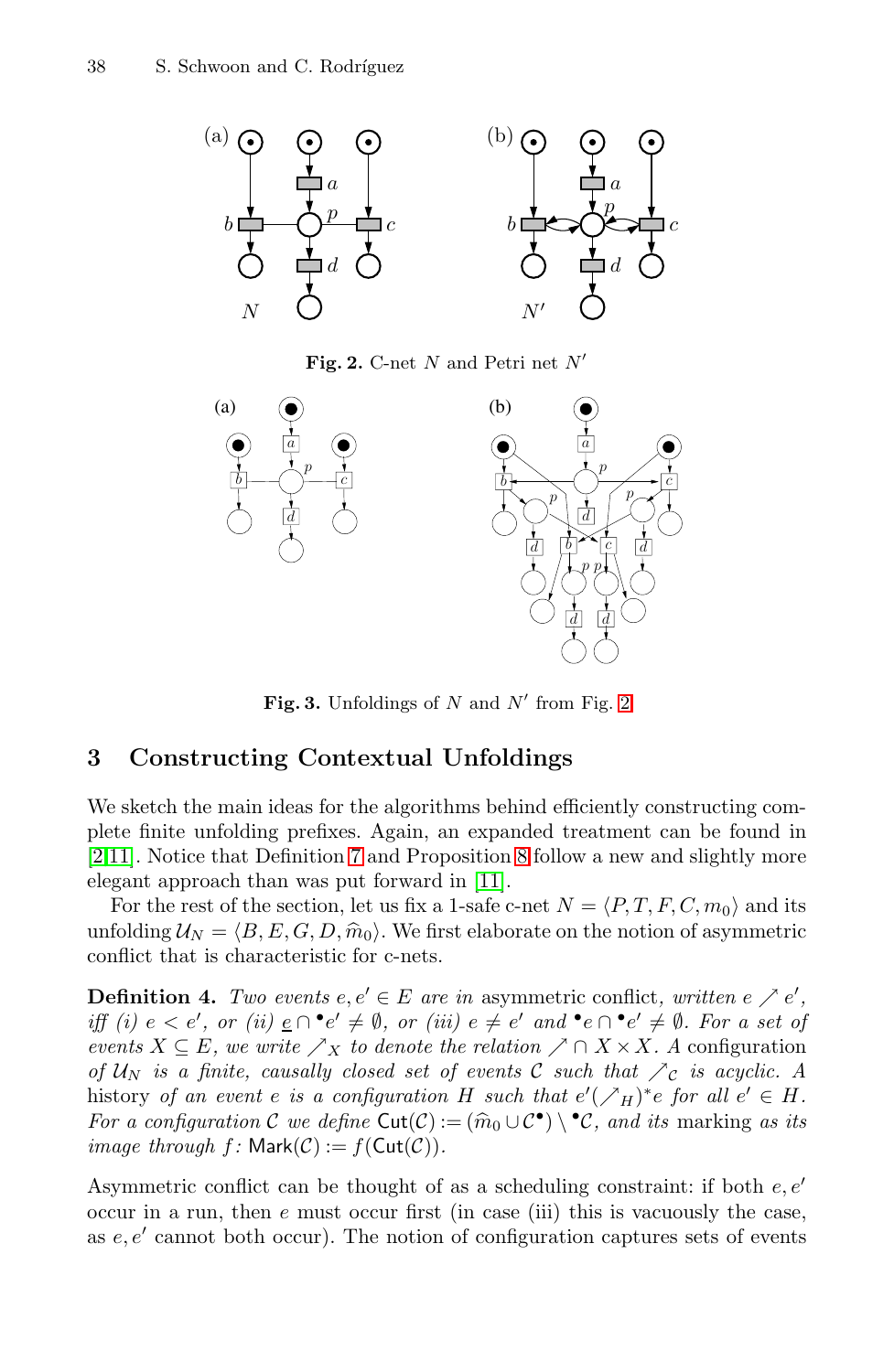that can be arranged to form a run that respects  $\nearrow$ ; naturally, such a set must be free of cyclic scheduling constraints. A history of e is a configuration in which e necessarily fires last.

**Definition 5.** *Configurations*  $\mathcal{C}$ ,  $\mathcal{C}'$  are said to be in conflict, written  $\mathcal{C} \# \mathcal{C}'$ , if *there exists some*  $e \in \mathcal{C}$  *and*  $e' \in \mathcal{C}' \setminus \mathcal{C}$  *such that*  $e' \nearrow e$ *, or the inverse condition holds.*

Intuitively,  $\mathcal{C} \# \mathcal{C}'$  means that  $\mathcal C$  and  $\mathcal C'$  represent "diverging" runs of the unfolding; from either  $\mathcal C$  or  $\mathcal C'$  it is no longer possible to obtain a run that contains the elements of  $\mathcal{C} \cup \mathcal{C}'$ .

**Definition 6.** Let c be a condition. A generating history of c is  $\emptyset$  if  $c \in \hat{m}_0$ , or H if  $\{e\} = \text{`c}$  and H is a history of e. A reading history of c is any H such that e ∈ c *and* H *is a history of* e*. A* history *of* c *is any of its generating or reading histories or*  $H_1 \cup H_2$ *, where*  $H_1$  *and*  $H_2$  *are histories of c verifying*  $\neg (H_1 \# H_2)$ *.* 

The key idea of [\[2\]](#page-7-2), in order to construct a complete prefix of  $\mathcal{U}_N$ , is to consider pairs  $\langle e, H \rangle$ , where H is a history of e. Definition [7](#page-5-1) in combination with Proposition [8](#page-5-2) gives a unique characterization of these pairs.

<span id="page-5-1"></span>**Definition 7.** *A pair*  $\langle c, H \rangle$ *, where H is a history of c, is called an* enriched condition. The pair  $\rho = \langle c, H \rangle$  is said to be asymmetrically concurrent to  $\rho' =$  $\langle c', H' \rangle$  iff (i)  $\neg(H \# H')$ , (ii)  $c, c' \in \text{Cut}(H \cup H')$ , and (iii)  $\underline{c} \cap H' \subseteq H$ . If this *is the case, we write*  $\rho$  //  $\rho'$ .

<span id="page-5-2"></span>**Proposition 8.** Let *e* be an event of  $U_N$  such that  $\bullet e = \{c_1, \ldots, c_k\}$  and  $\underline{e} = \{c_1, \ldots, c_k\}$  ${c_{k+1}, \ldots, c_n}$ *. Then* H *is a history of e iff there exist enriched conditions*  $\rho_i =$  $\langle c_i, H_i \rangle$ , for  $i = 1, \ldots, n$ , such that

*1.*  $H = \{e\} \cup \bigcup_{i=1}^{n} H_i;$ 2.  $H_{k+1}, \ldots, H_n$  are generating histories of  $c_{k+1}, \ldots, c_n$ ; *3.*  $\rho_i$  //  $\rho_j$  *for*  $i = 1, ..., k$  *and*  $j = 1, ..., n$ *; 4.*  $\rho_i$  //  $\rho_j$  or  $\rho_j$  //  $\rho_i$  for  $i, j \in k+1, \ldots, n$ .

The binary relation  $//$  is efficiently computable  $[11,10]$  $[11,10]$  and allows to discover algorithmically the histories and therefore the events that constitute  $\mathcal{U}_N$ . Moreover, [\[2](#page-7-2)[,11\]](#page-8-7) provide criteria for determining which event and histories need to be considered when constructing a complete prefix of  $\mathcal{U}_N$ ; experimental results with Cunf are reported in [\[11\]](#page-8-7).

# <span id="page-5-0"></span>**4 Verifying Properties about Contextual Nets Using SAT**

In this section we briefly give some examples showing how the complete prefix of a c-net unfolding can be used to answer questions about the c-net itself. For this, we adapt the SAT-based reductions of [\[3\]](#page-7-0) to the contextual case.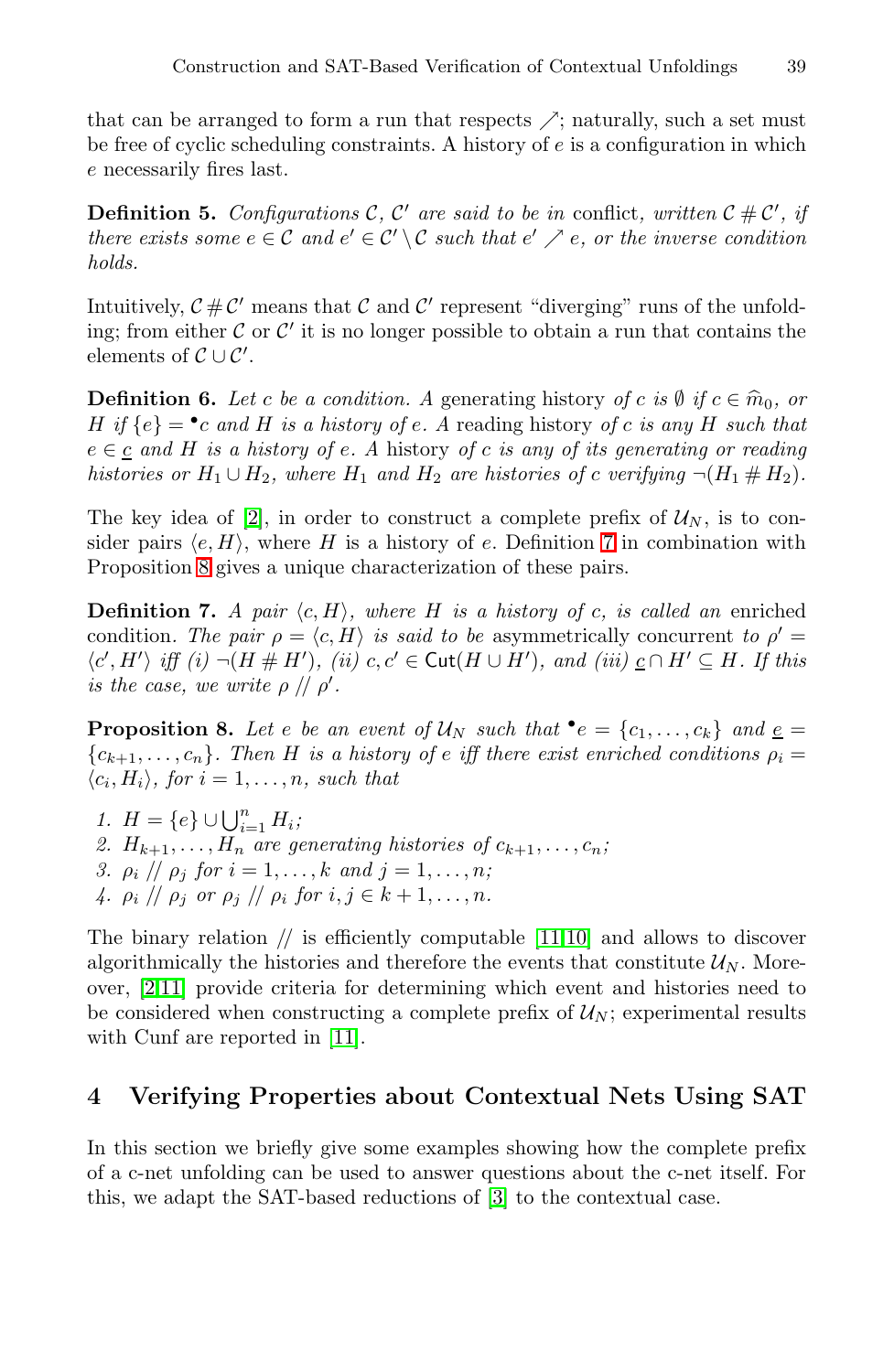We start by recalling that the following problem is NP-complete, see e.g. [\[3\]](#page-7-0):

Given a complete prefix of  $\mathcal{U}_N$ , where N is a 1-safe *Petri* net, and a marking m of N, is m reachable in  $N$ ?

It is straightforward to see that the result extends to the case where  $N$  is a general c-net (with read arcs).

This result suggests that the reachability problem can be encoded as a satisfiability problem in propositional logic, using a formula whose size is proportional to that of  $\mathcal{U}_N$ . The key idea is to first construct a formula  $\phi_N$  that characterizes the configurations and markings of  $U_N$ . More precisely, for every condition c and event e of  $\mathcal{U}_N$ ,  $\phi_N$  will contain a variable **c** and **e**, respectively; the models of  $\phi_N$  will be those assignments in which the event variables with value true correspond to some configuration  $\mathcal C$  and the true condition variables to Mark $(\mathcal C)$ .

 $\phi_N$  will be a conjunction of formulae ensuring that C is indeed a configuration, that is, causally closed and free of asymmetric-conflict cycles; variable **c** will be true iff condition c is produced but not consumed by  $\mathcal{C}$ . For instance, suppose that condition c has  $\bullet c = \{e\}, c\bullet = \{f_1,\ldots,f_m\}$ , and  $\underline{c} = \{g_1,\ldots,g_k\}$ . Then we define

$$
\phi_c := \bigg( \bigvee_{i=1}^m \mathbf{f}_i \vee \bigvee_{i=1}^k \mathbf{g}_i \bigg) \to \mathbf{e} \quad \wedge \quad \mathbf{c} \leftrightarrow \bigg( \mathbf{e} \wedge \bigwedge_{i=1}^m \neg \mathbf{f}_i \bigg)
$$

Moreover, let  $\text{Cycles}(\mathcal{U}_N) := \{ e_1, \ldots, e_n \mid e_1 \nearrow \cdots \nearrow e_n \nearrow e_1 \}$  and

$$
\phi_C := \bigwedge_{e_1,\ldots,e_n \in \text{Cycles}(\mathcal{U}_N)} \neg(e_1 \land \cdots \land e_n)
$$

We now set  $\phi_N := \phi_C \wedge \bigwedge_{c \in B} \phi_c$ .



<span id="page-6-0"></span>Fig. 4.  $e_1, e_2, e_3$  form an asymmetric-conflict cycle of length 3

The main difference between  $\phi_N$  and the corresponding construction for Petri nets in [\[3\]](#page-7-0) is the treatment of asymmetric-conflict cycles. In Petri nets, all conflicts are symmetric and between pairs of events  $e, e'$  with  $\bullet e \cap \bullet e' \neq \emptyset$ . In contrast, conflict cycles in c-nets can be of arbitrary length as exemplified by Fig. [4.](#page-6-0) Nonetheless, they give rise to the same type of constraint in the SAT encoding.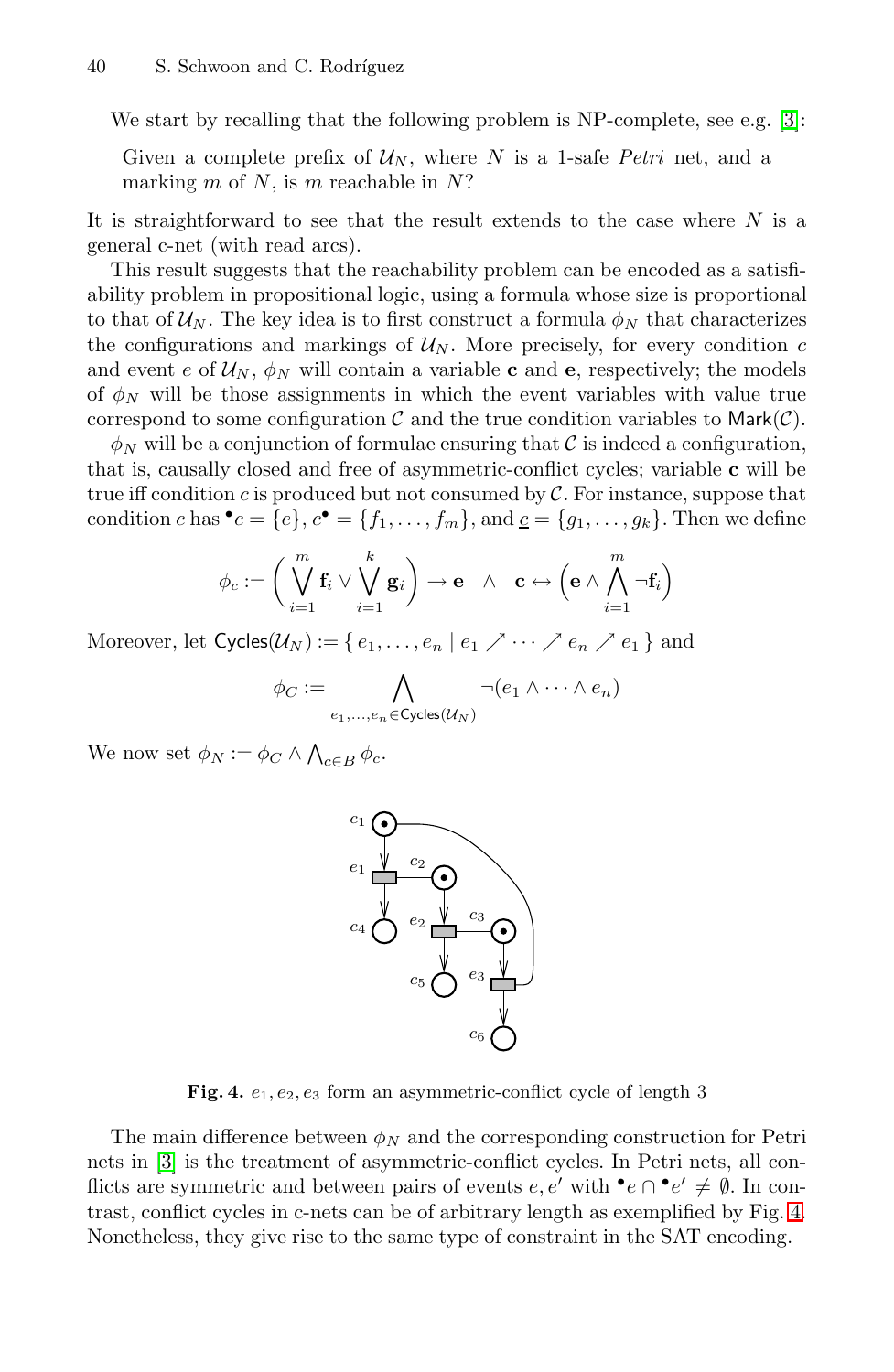Using  $\phi_N$ , and following the example of [\[3\]](#page-7-0), one can encode many questions about the set of reachable markings of  $N$  in terms of propositional logic, for instance:

**–** Is there any reachable marking in N that contains both places p and q? Let f is the mapping from Definition [1,](#page-2-1) and suppose that  $c_1, \ldots, c_m \in B$  are those conditions with  $f(c_i) = p$ , for  $i = 1, \ldots, m$ , and  $d_1, \ldots, d_k \in B$  those with  $f(d_i) = q$ , for  $i = 1, ..., k$ . Let  $\phi_p = \mathbf{c}_1 \vee \cdots \vee \mathbf{c}_m$  and  $\phi_q = \mathbf{d}_1 \vee \cdots \vee \mathbf{d}_k$ . Then, a marking that contains both  $p$  and  $q$  exists in  $N$  iff

$$
\phi_N \wedge \phi_p \wedge \phi_q
$$

is satisfiable.

 $-$  Is  $\{p,q\}$  a P-invariant of N?

This means that every reachable marking puts exactly one token into either  $p$  or  $q$ . Under the same assumptions as above, this is the case iff

$$
\phi_N \to (\phi_p \oplus \phi_q)
$$

is valid, i.e., its negation is unsatisfiable.

**–** Does N contain a deadlock?

Suppose that t is a transition of N with  $\mathbf{t} = \{p, q\}$ , and otherwise make the same assumptions as above. Let  $\phi_t = \phi_p \wedge \phi_q$ , then any model of  $\phi_N \wedge \phi_t$ corresponds to a marking in which  $t$  is enabled. Assuming that we construct corresponding formulae for all other transitions of  $N$ , then a deadlock exists iff

$$
\phi_N \wedge \bigwedge_{t \in T} \neg \phi_t
$$

is satisfiable.

## **References**

- <span id="page-7-3"></span>1. Baldan, P., Bruni, A., Corradini, A., König, B., Schwoon, S.: On the computation of mcMillan"s prefix for contextual nets and graph grammars. In: Ehrig, H., Rensink, A., Rozenberg, G., Schürr, A. (eds.) ICGT 2010. LNCS, vol. 6372, pp. 91–106. Springer, Heidelberg (2010)
- <span id="page-7-2"></span>2. Baldan, P., Corradini, A., König, B., Schwoon, S.: McMillan's complete prefix for contextual nets. In: Jensen, K., van der Aalst, W.M.P., Billington, J. (eds.) Transactions on Petri Nets and Other Models of Concurrency I. LNCS, vol. 5100, pp. 199–220. Springer, Heidelberg (2008)
- <span id="page-7-0"></span>3. Esparza, J., Heljanko, K.: Unfoldings - A Partial-Order Approach to Model Checking. EATCS Monographs in Theoretical Computer Science. Springer, Heidelberg (2008)
- <span id="page-7-4"></span>4. Esparza, J., Römer, S., Vogler, W.: An improvement of McMillan's unfolding algorithm. Formal Methods in System Design 20, 285–310 (2002)
- <span id="page-7-1"></span>5. Heljanko, K.: Combining Symbolic and Partial-Order Methods for Model-Checking 1-Safe Petri Nets. Ph.D. thesis. Helsinki University of Technology (2002)